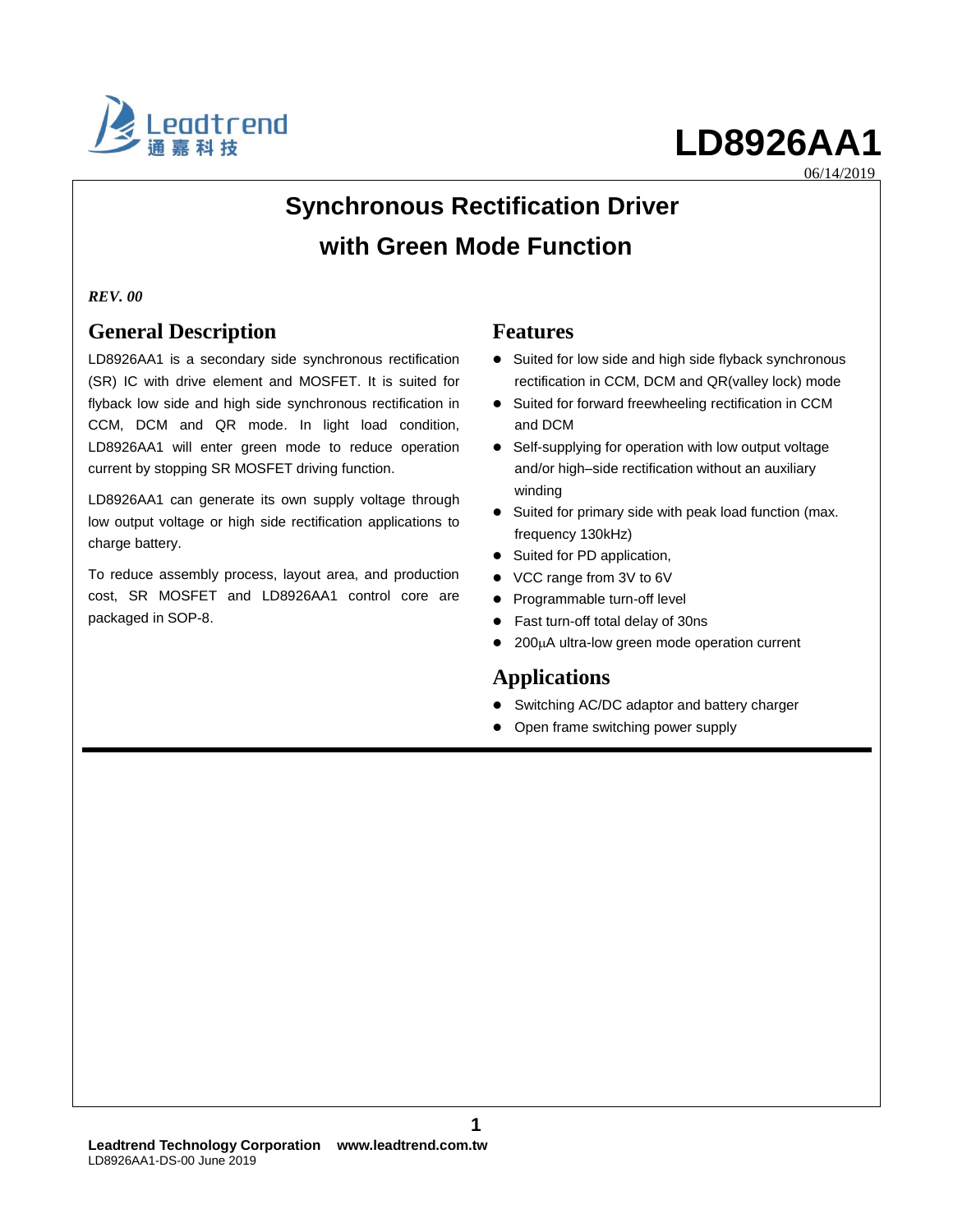



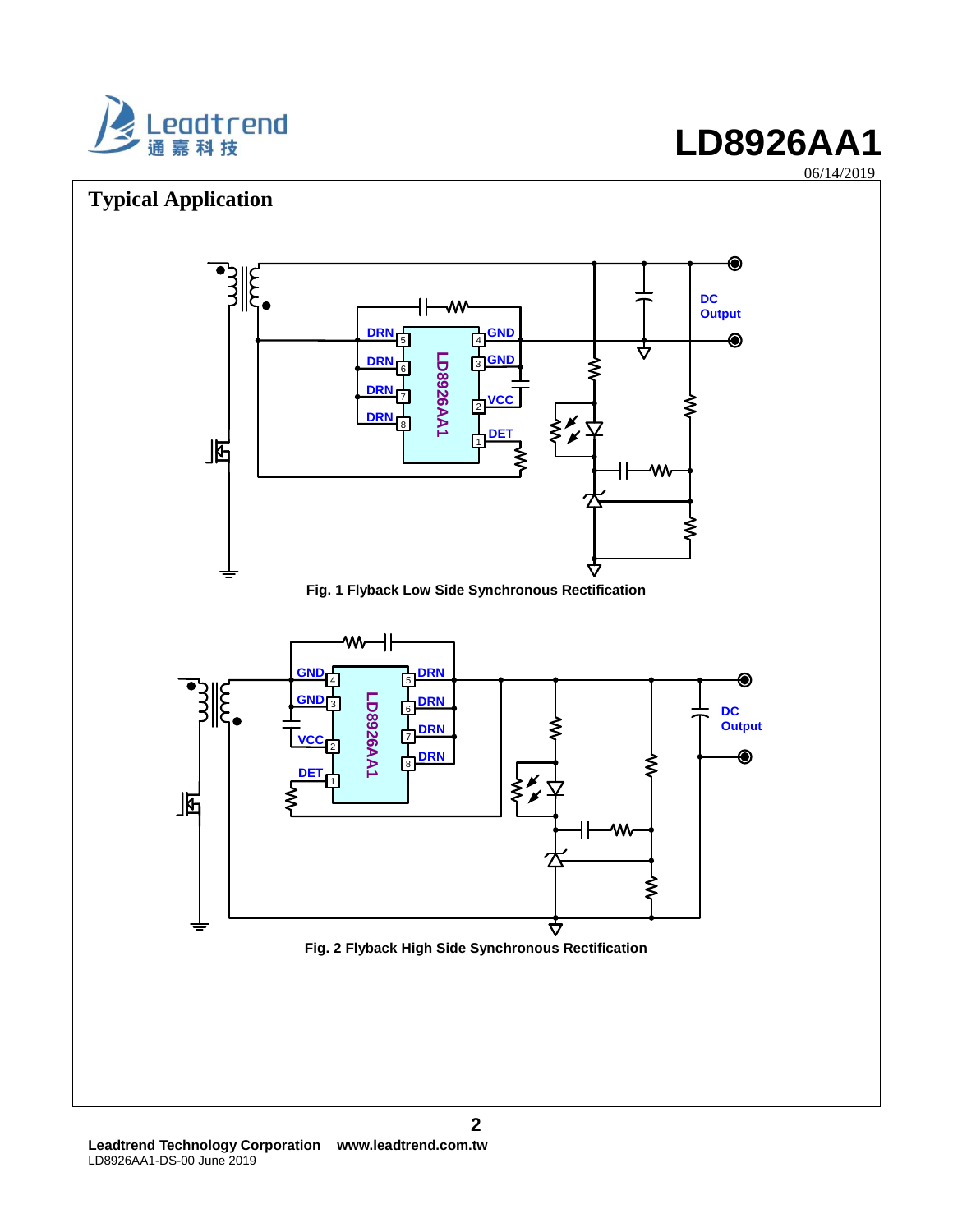

06/14/2019

### **Pin Configuration**



### **Ordering Information**

| <b>Part number</b> | Package |               | <b>Top Mark</b> | <b>Shipping</b>    |
|--------------------|---------|---------------|-----------------|--------------------|
| LD8926AA1 GS       | SOP-8   | Green Package | LD8926AA1       | 2500 / tape & reel |

The LD8926AA1 is ROHS compliant/ green packaged.

### **Protection Mode**

| Part number | Int. OTP                 |  |  |  |
|-------------|--------------------------|--|--|--|
|             | LD8926AA1   Auto-Restart |  |  |  |

### **Pin Description**

| <b>PIN</b> | <b>NAME</b> | <b>FUNCTION</b>                     |
|------------|-------------|-------------------------------------|
|            | <b>DET</b>  | Synchronous rectification detection |
| 2          | VCC.        | Supply voltage pin                  |
| $3 - 4$    | <b>GND</b>  | Ground pin                          |
| $5 - 8$    | <b>DRN</b>  | MOS Drain Pin                       |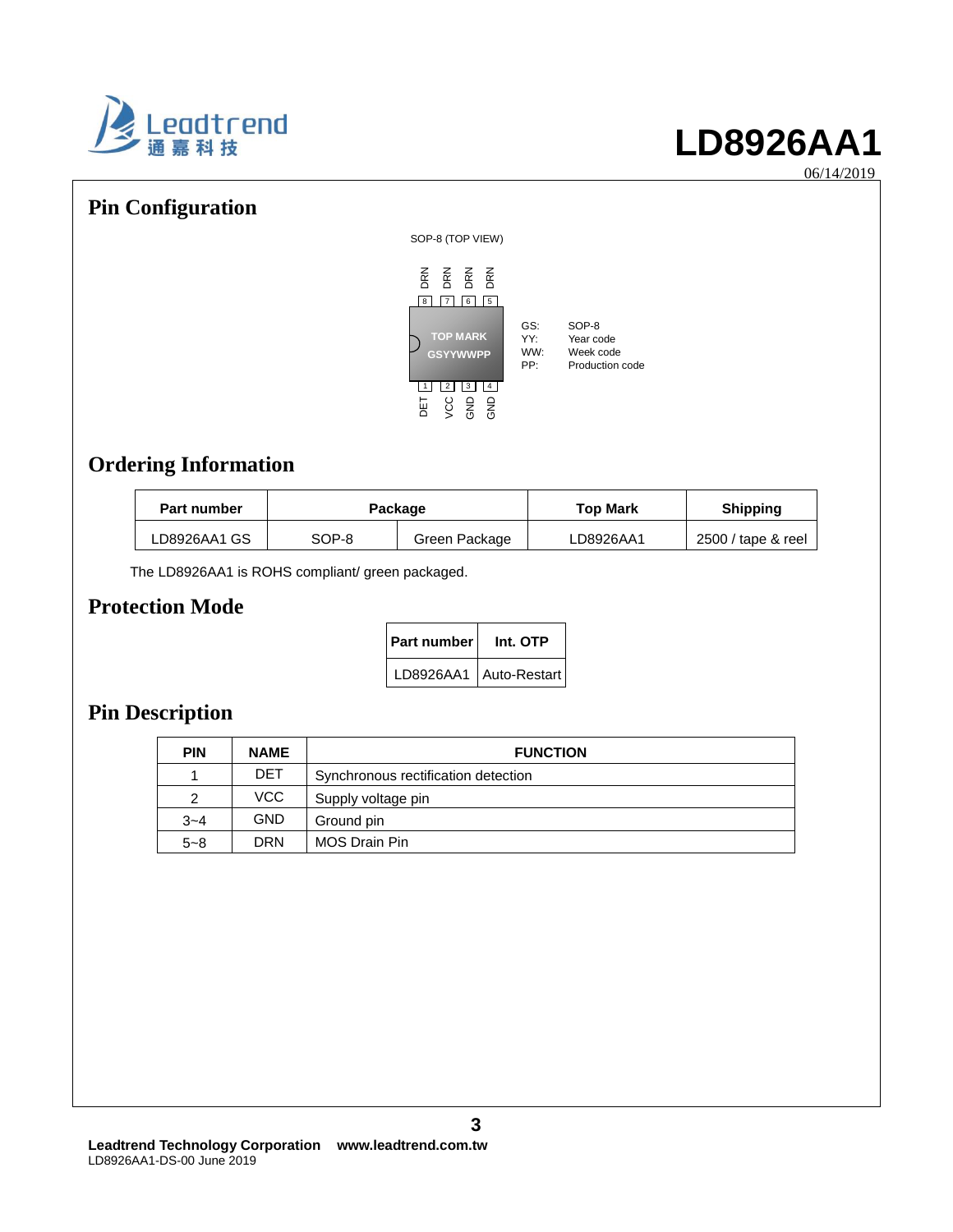

06/14/2019

# **Block Diagram VCC DRN** ጡ LDO Green Mode Detect V<sub>BIAS</sub><br>
P<br>
FF<br>
FF<br>
Logic<br>
Logic **Int. DRV**Driver ļ٣ Stage DET\_PET\_OF SR\_ON<br>Logic **GND OTP DET** ┑ **S Q Int. + - R - Minimum on/off time VDET\_OFF**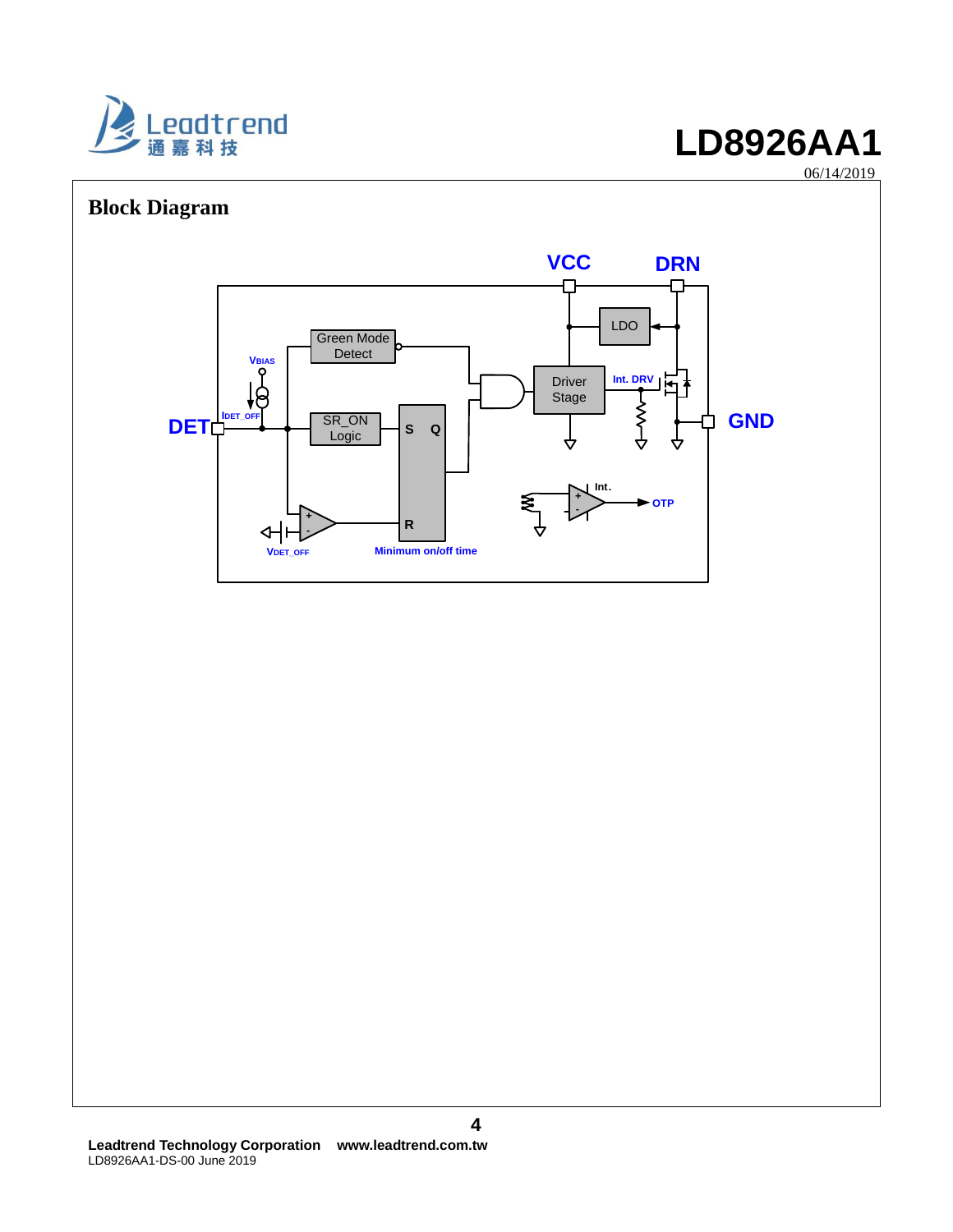

06/14/2019

### **Absolute Maximum Ratings**

|                                                          | $-1V \sim 200V$                    |
|----------------------------------------------------------|------------------------------------|
|                                                          | $-0.3V \sim 100V$                  |
| VCC                                                      | $-0.3V - 7V$                       |
|                                                          | 25A / 15A                          |
|                                                          | 45A / 25A                          |
|                                                          | $150^{\circ}$ C                    |
|                                                          | -65 $\degree$ C to 150 $\degree$ C |
|                                                          | $106^{\circ}$ C/W                  |
|                                                          | $20^{\circ}$ C/W                   |
| Power Dissipation (SOP-8, at Ambient Temperature = 85°C) | 377mW                              |
|                                                          | $260^{\circ}$ C                    |
|                                                          | 2.5KV                              |
| ESD Voltage Protection, Human Body Model (DET)           | 1KV                                |
| ESD Voltage Protection, Human Body Model (DRN)           | 2.5KV                              |
|                                                          | 250V                               |

\*Note1: The value of  $\theta_{\mu}$  is measured with the device mounted on 1 inch<sup>2</sup> FR-4 board with 2oz. Copper, in a still air environment (Forced heat conduction K=3W/mK) with  $T_A = 25^{\circ}$ C. The value in any given application depends on the user's specific board design.

#### **Caution:**

Stresses beyond the ratings specified in "absolute maximum ratings" may cause permanent damage to the device. This is a stress only rating and operation of the device at these or any other conditions above those indicated in the operational sections of this specification is not implied.

### **Recommended Operating Conditions**

| Item                                  | Min.  | Max. | Unit            |
|---------------------------------------|-------|------|-----------------|
| <b>Operating Junction Temperature</b> | $-40$ | 125  | $\rm ^{\circ}C$ |
| Supply Voltage VCC                    | 3     | 6    | V               |
| <b>Operating Frequency</b>            |       | 130  | <b>KHz</b>      |
| VCC capacitor                         | 2.2   |      | μF              |
| <b>RDET</b>                           |       | 600  |                 |

#### **Notes:**

1. When MOSFET Ciss is the maximum value, turn-off  $R_{GATE}$  must be the minimum value. On the contrary, when MOSFET Ciss is the minimum, turn-off RGATE must be the maximum.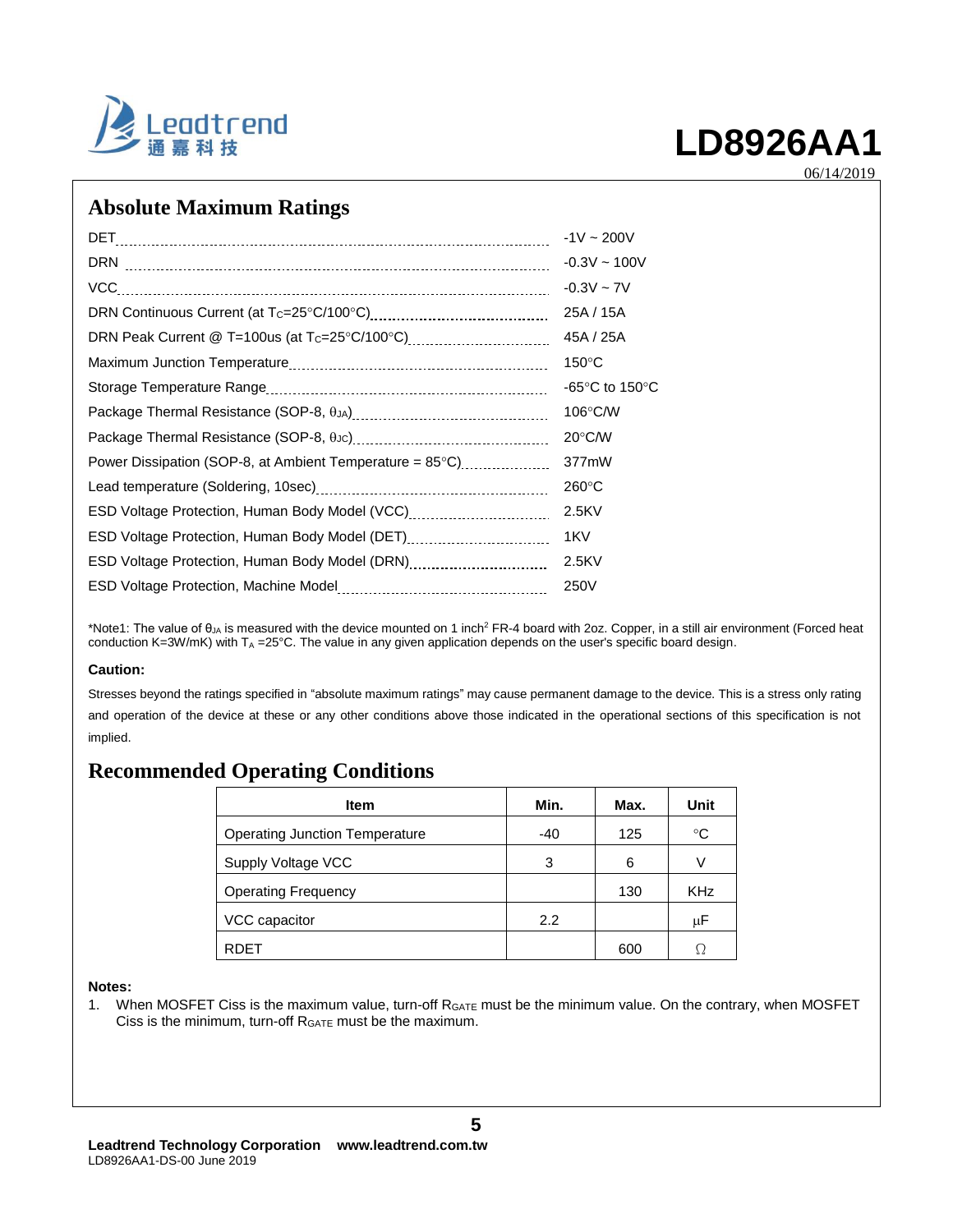

06/14/2019

| <b>Electrical Characteristics</b>                      |                             |                        |            |                |            |                 |
|--------------------------------------------------------|-----------------------------|------------------------|------------|----------------|------------|-----------------|
| $(T_A = +25\degree C$ unless otherwise stated, VCC=5V) |                             |                        |            |                |            |                 |
| <b>PARAMETER</b>                                       | <b>CONDITIONS</b>           | <b>SYMBOL</b>          | <b>MIN</b> | <b>TYP</b>     | <b>MAX</b> | <b>UNITS</b>    |
| <b>MOSFET drain (DRN Pin)</b>                          |                             |                        |            |                |            |                 |
| Drain-Source Breakdown                                 |                             | <b>BV<sub>DS</sub></b> |            |                |            | V               |
| Voltage                                                | $I_{DS}=500\mu A$           |                        | 100        | 110            |            |                 |
| Drain to Source                                        |                             |                        |            | 12             |            |                 |
| On Resistance                                          | $I_{DS}=6A$ ; $V_{GS}=4.5V$ | R <sub>DS_ON</sub>     |            |                | 16         | $m\Omega$       |
| <b>Supply Voltage (VCC Pin)</b>                        |                             |                        |            |                |            |                 |
| VCC UVLO (on)                                          |                             | V <sub>CC</sub> ON     | 2.8        | 3              | 3.2        | V               |
| VCC UVLO (off)                                         |                             | V <sub>CC_OFF</sub>    |            | 2.8            |            | $\vee$          |
| <b>UVLO Hysteresis</b>                                 |                             | V <sub>CC_HYS</sub>    |            | 0.2            |            | $\vee$          |
| <b>Operating Current</b>                               | VCC=5V, DET=65kHz           | Ivcc_op1               |            | $\overline{c}$ | 2.9        | mA              |
|                                                        | Green mode                  | I <sub>VCC_OP2</sub>   |            | 200            | 250        | μA              |
|                                                        | UVLO_OFF mode(option)       |                        |            |                |            |                 |
| <b>Operating Current</b>                               | $VCC=2.5v$                  | <b>IVCC OFF</b>        |            | 25             |            | μA              |
| <b>Detection Reference (DET Pin)</b>                   |                             |                        |            |                |            |                 |
| Turn-on voltage                                        |                             | <b>VDET ON</b>         | $-400$     | $-300$         | $-150$     | mV              |
| Turn-off voltage                                       | (2)                         | VDET_OFF               | 10         | 20             | 30         | mV              |
| Turn-off<br>Compensation<br>Current                    |                             | <b>IDET OFF</b>        | 85         | 100            | 115        | μA              |
| <b>Ring Reject Threshold</b>                           |                             | VDET R                 | 1.3        | 1.6            | 1.8        | V               |
| Reject<br>Threshold<br>Ring<br><b>Hysteresis</b>       |                             | VDET_RHY               |            | 1.1            |            | V               |
| <b>Ring Reject Window</b>                              |                             | TDET_WD                | 50         | 70             | 100        | ns              |
| Leakage Current<br>$VDET=200V$                         |                             | <b>IDET LK</b>         |            |                | 10         | μA              |
| (1)<br>Max. Operating Limit                            |                             | F <sub>SW_MAX</sub>    | 150        | 180            | 230        | kHz             |
| On Chip OTP (Over Temperature) Auto-Recovery           |                             |                        |            |                |            |                 |
| <b>OTP Level</b>                                       | (1)                         | TOTP                   |            | 150            |            | $^{\circ}C$     |
| <b>OTP Hysteresis</b>                                  | (1)                         | TOTP_HYS               |            | 30             |            | $\rm ^{\circ}C$ |

#### **Notes:**

- 1. Guaranteed by design.
- 2. For avoiding SR being too late to turn off in CCM, RDET must be adjusted from 600R down to appropriate value.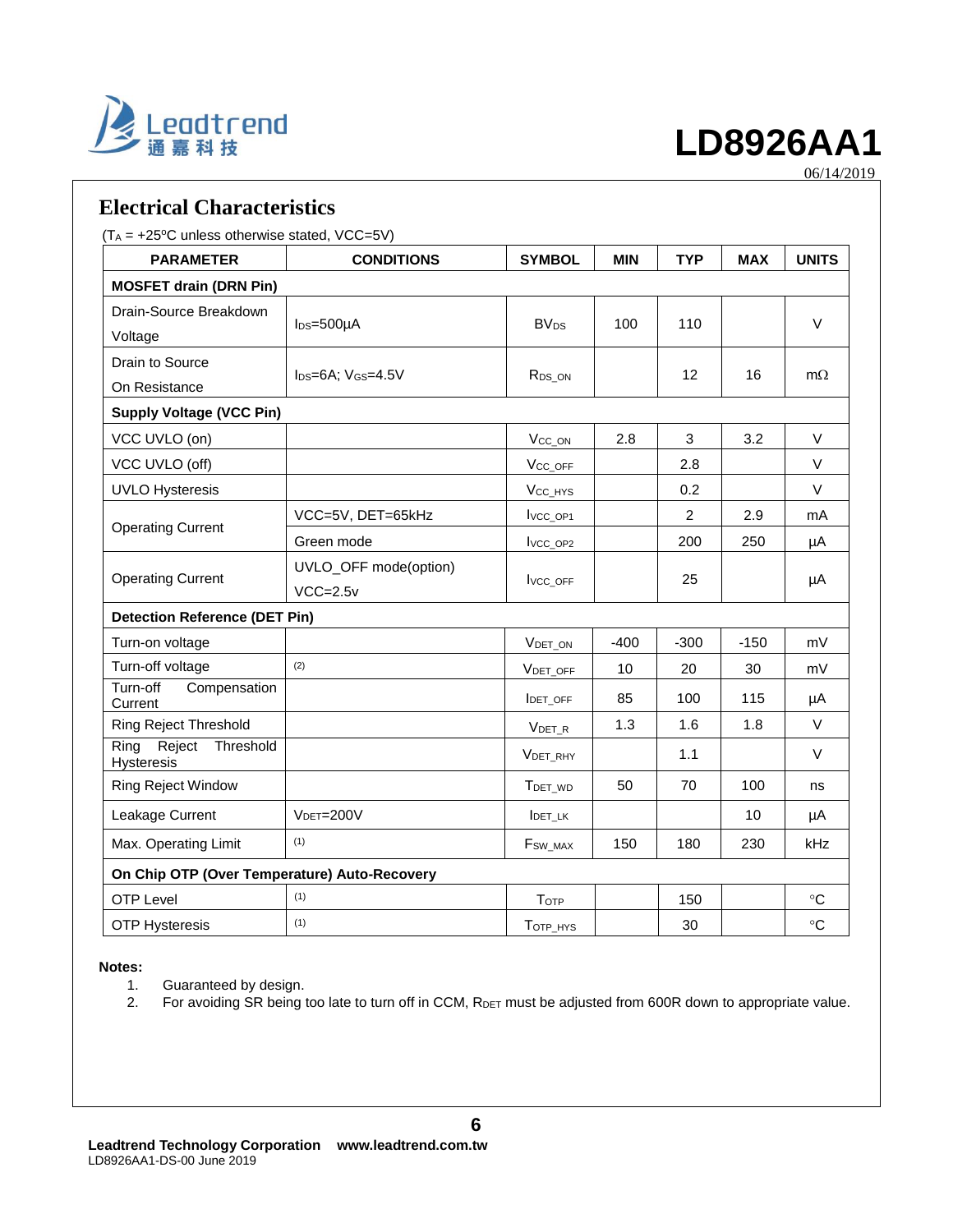





**Leadtrend Technology Corporation www.leadtrend.com.tw** LD8926AA1-DS-00 June 2019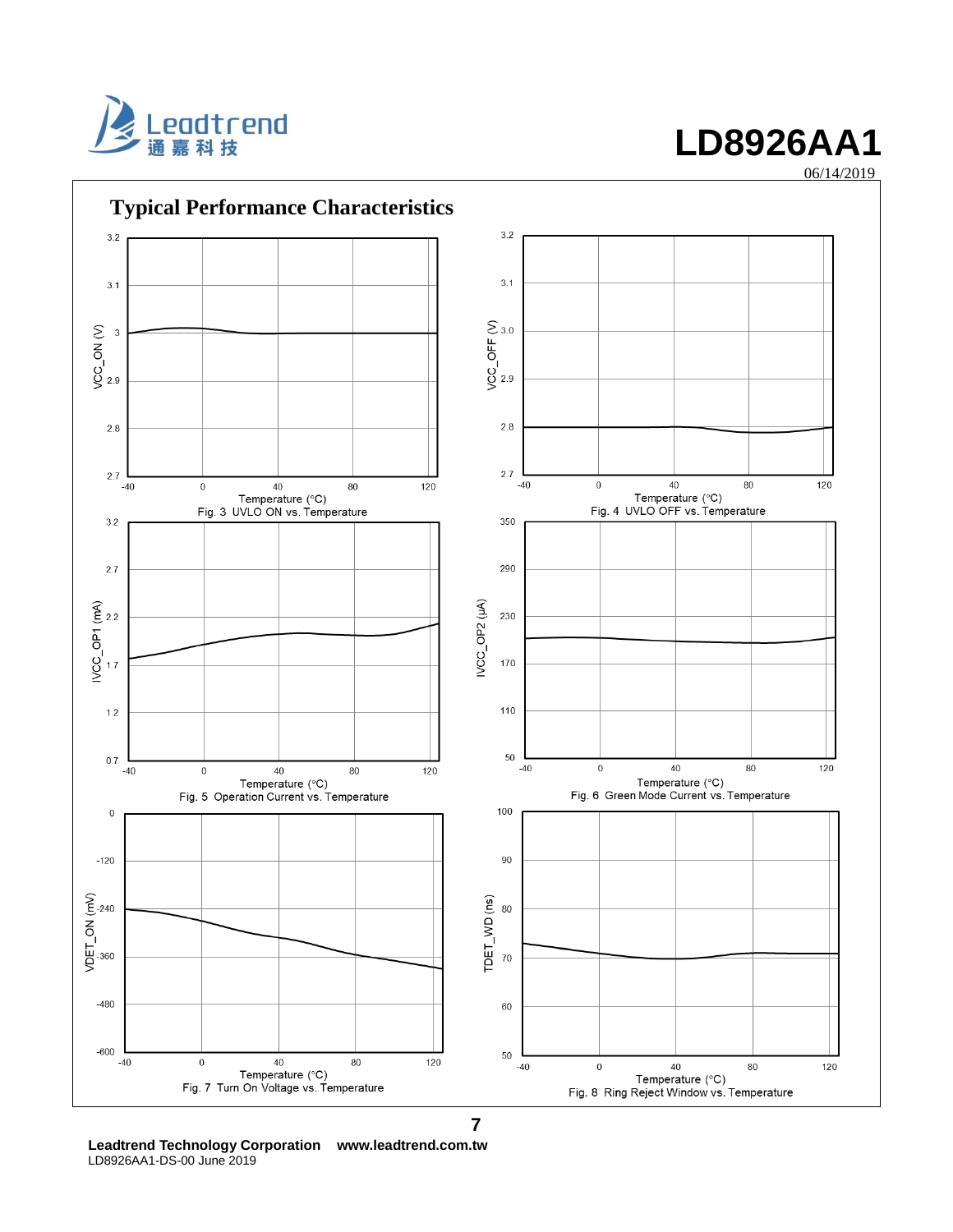

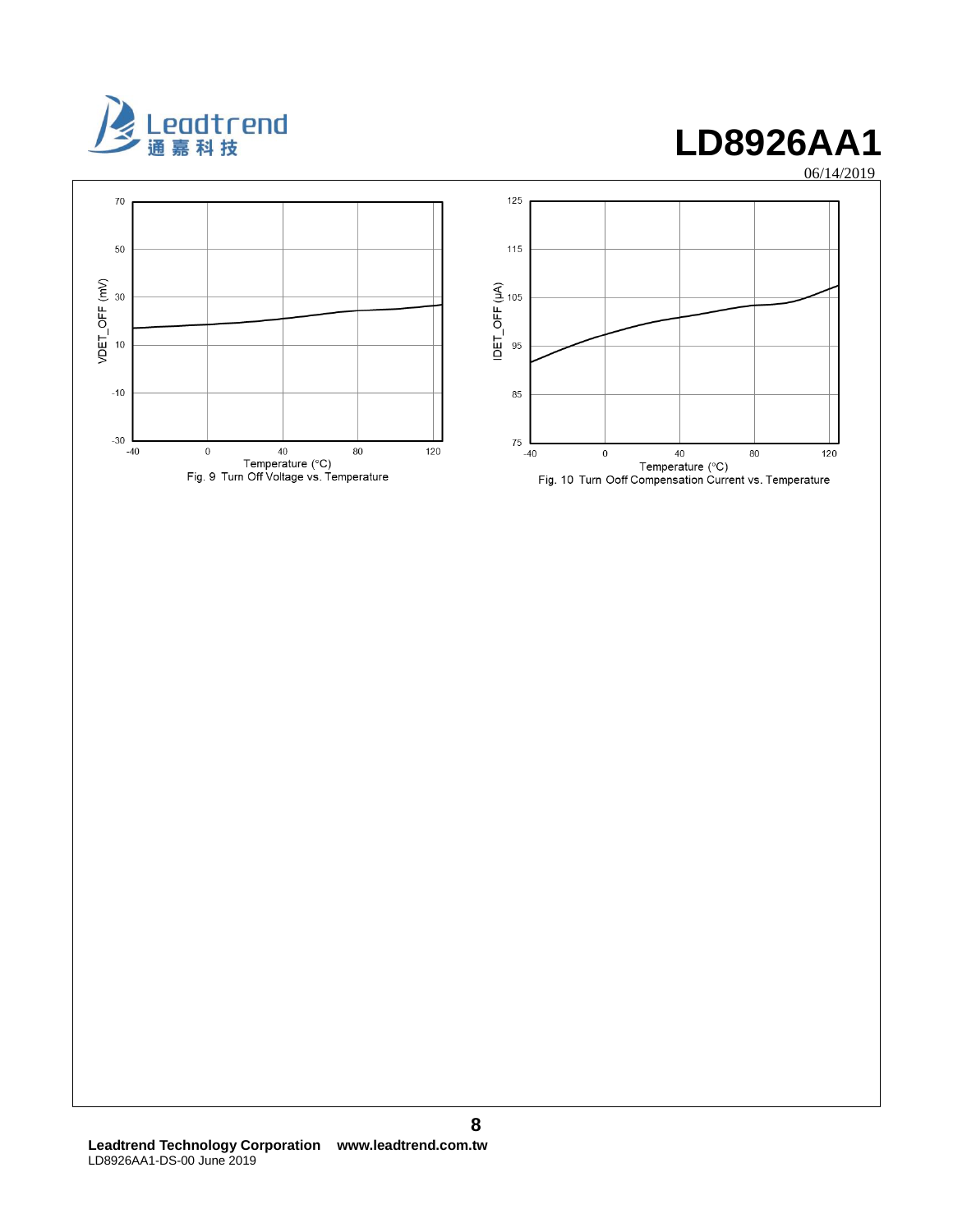

06/14/2019

### **Application Information Operation Overview**

The LD8926AA1 is a secondary side synchronous rectification driver IC for CCM and DCM operation. The LD8926AA1 not only has excellent dead time control function for safety in load transient, but also only needs very low operation current in green mode. In addition, LD8926AA1 can generate its own supply voltage through low output voltage or high side rectification applications to charge battery. Hence, LD8926AA1 is suitable for PD application.

To reduce assembly process, layout area, and production cost, SR MOSFET and LD8926AA1 control core are packaged in SOP-8.

#### **LDO Charge Function**

No matter LD8926AA1 is applied in high side or low side, there is a LDO (low drop-out regulator) used to provide VCC power, and a capacitor must exist from VCC to GND to store the energy.

### **Under Voltage Lockout (UVLO) and Enable Function**

An UVLO comparator is implemented to detect the voltage on the VCC pin. It will assure the supply voltage enough to turn on the LD8926AA1 controllers and further to drive the synchronous rectifier. As shown in Fig. 11, the UVLO(ON) and UVLO(OFF) are 3V and 2.8V respectively.

To enable synchronous rectifier, the following conditions must be met:

- 1. VCC > UVLO(ON)
- 2. Exit green mode
- 3. DET > VDET\_ON

With these restrictions, synchronous rectifier always operates in stable condition. Therefore, some unstable transient, which are like turn-on, turn-off, output short, surge, ESD…etc., will not make synchronous rectifier unsafe when it works.



#### **Green Mode Operation**

For improving the efficiency in light load conditions, LD8926AA1 stops SR MOSFET driving function to reduce operation current, as shown in Fig. 12.

DET pin detects system behavior, and the internal logic circuit sets Int. DRV to high or low. Hence, LD8926AA1 can enter/exit green mode normally, even under dynamic load.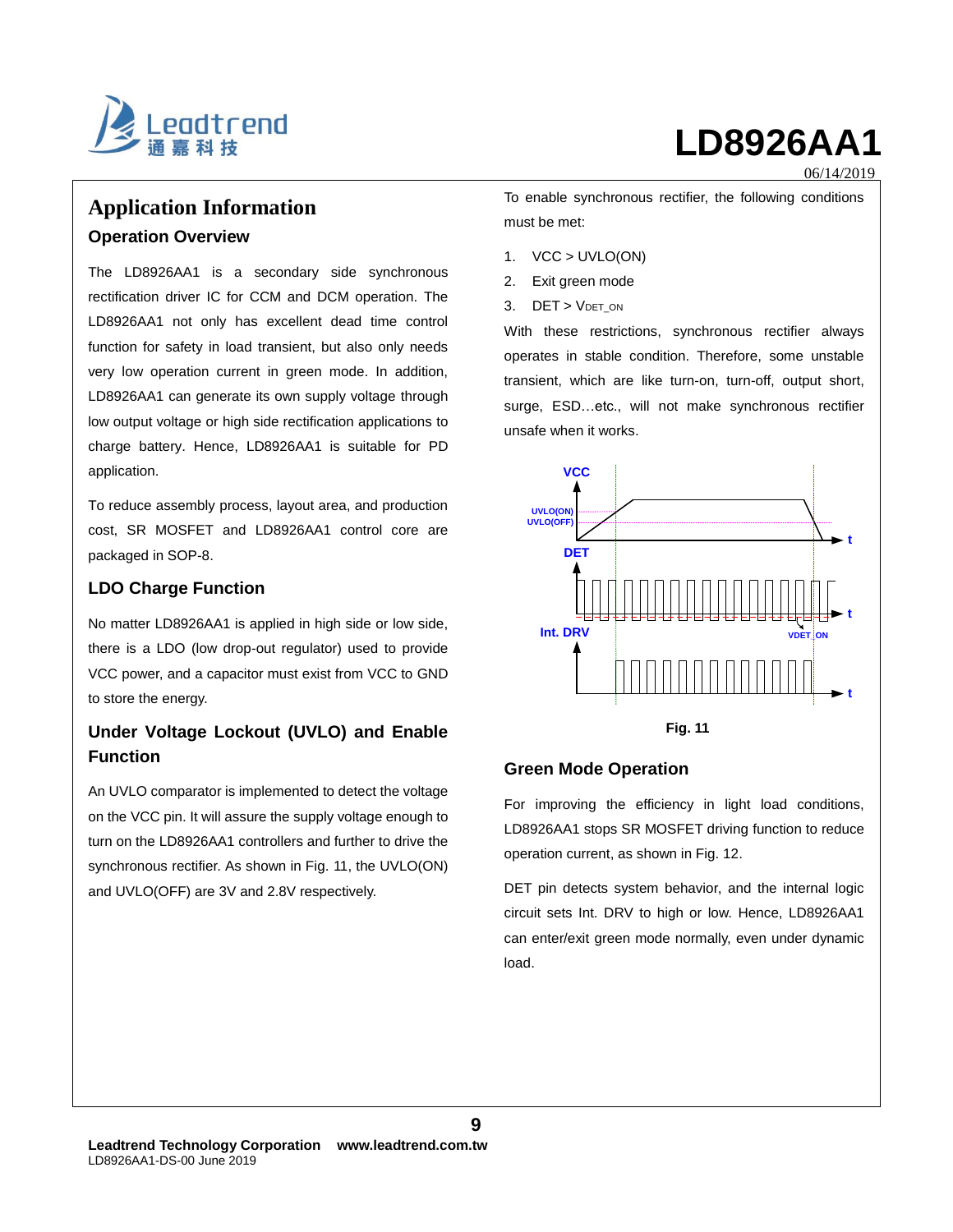



#### **Turn-on Phase**

After a negative voltage (-300 mV typical) is sensed on the DET pin, the driver output voltage (Int. DRV, see Block Diagram) is made high and the internal MOSFET is switched on. After switch-on of the SR MOSFET, the input signal on the DET pin is blanked for  $1.5\mu s$  (typical). This will eliminate false switch-off due to high frequency ringing at the start of the secondary stroke.

#### **Turn-off Phase**

The DET pin has detection gate on time to do prediction gate pre-drop method ( $T_{ON}$  x 0.5 =  $T_{PREDICT}$ ), and adjusting V<sub>DS</sub> decreases gate driver voltage to 4V (typical).

As soon as the DET voltage is above VDET\_OFF, the driver output is pulled to ground. For avoiding SR being too late to turn off in CCM, the following condition must be met, as shown in Fig. 13.

 $V<sub>DET</sub>$  OFF -  $I<sub>DET</sub>$  OFF  $\times$  R<sub>DET</sub> + X = -10mV

Where  $I_{DET\_OFF} = 100\mu A$ ,  $V_{DET\_OFF} = +20mV$ ,  $X=$  thermal effect and parasitic inductance from trace & electronic components. Hence  $R_{DET}$  must be from 600 $\Omega$  down to find the appropriate turn-off time.

The behavior of Int. DRV in DCM & CCM are shown separately in Fig. 14.



#### **On-Chip OTP - Auto Recovery**

An internal OTP circuit is embedded inside the LD8926AA1 to provide the worst-case protection for this controller. When the chip temperature rises and is higher than the OTP trip level, the output will be disabled until the chip is cooled down below the hysteresis window.

#### **Recommended Layout Guide**

In order for the system to work properly, layout must pay attention to the following points:

1. Keep the DET and GND loops as small as possible.

2. The power loop needs to be separated from the DET detection loop.

# **LD8926AA1**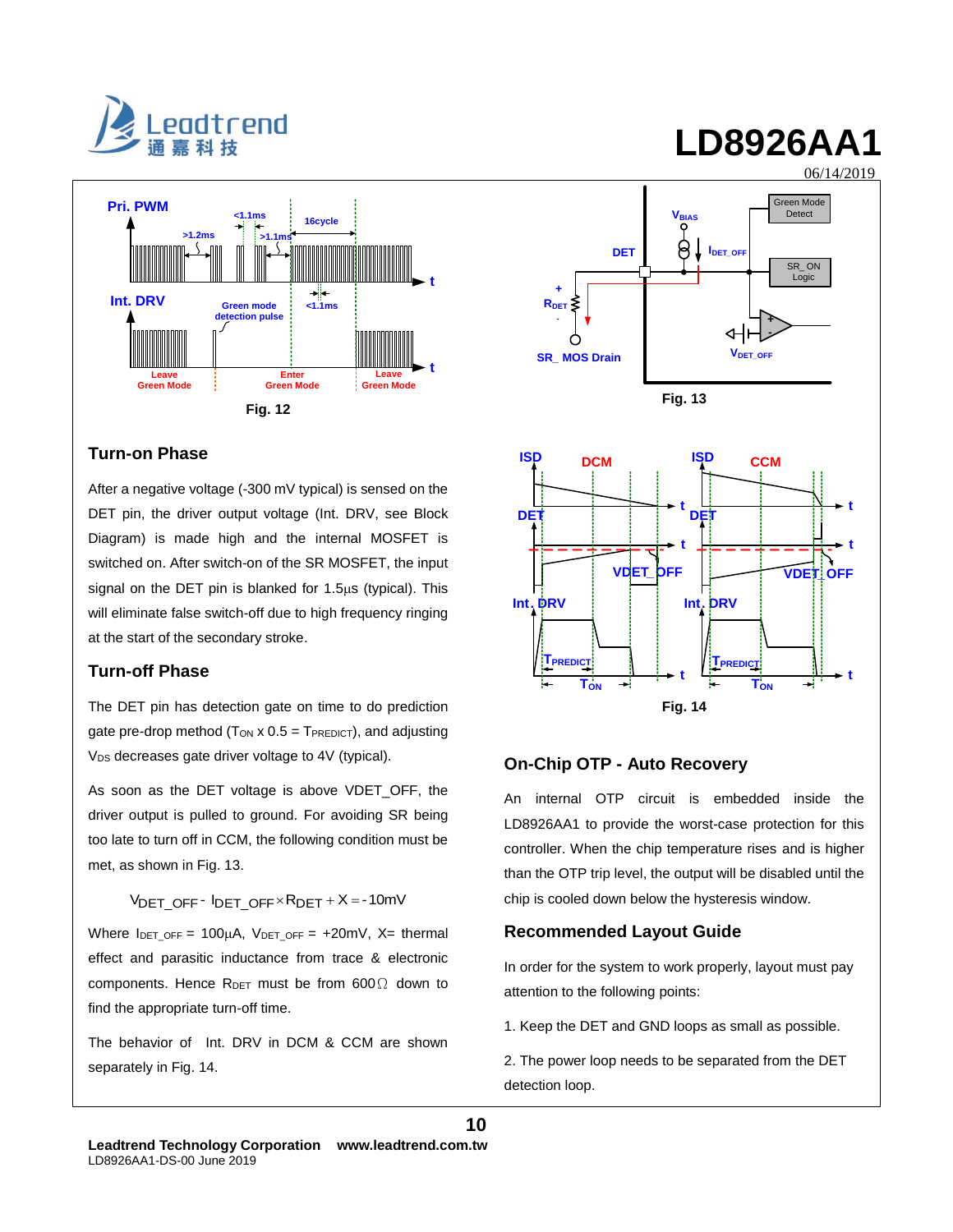

06/14/2019

3. Place VCC capacitor as close to IC as possible.

4. Keep the GND of IC and the source pin of MOS as short as possible.

5. To let MOS be turned OFF in time, keep 5nH~20nH inductance of PCB trace as shown in Fig.15 & Fig. 16 in red lines. The suggested trace configurations are listed below:

- a. 3.5mm\*18mm\*2oz
- b. 4mm\*20mm\*2oz
- c. 3.5mm\*9mm\*1oz
- d. 4mm\*10mm\*1oz
- e. 6mm\*15mm\*1oz

In high side application, DET detection point needs to be close to the output capacitor, and in low side application, DET detection point needs to be close to the transformer.



**Leadtrend Technology Corporation www.leadtrend.com.tw** LD8926AA1-DS-00 June 2019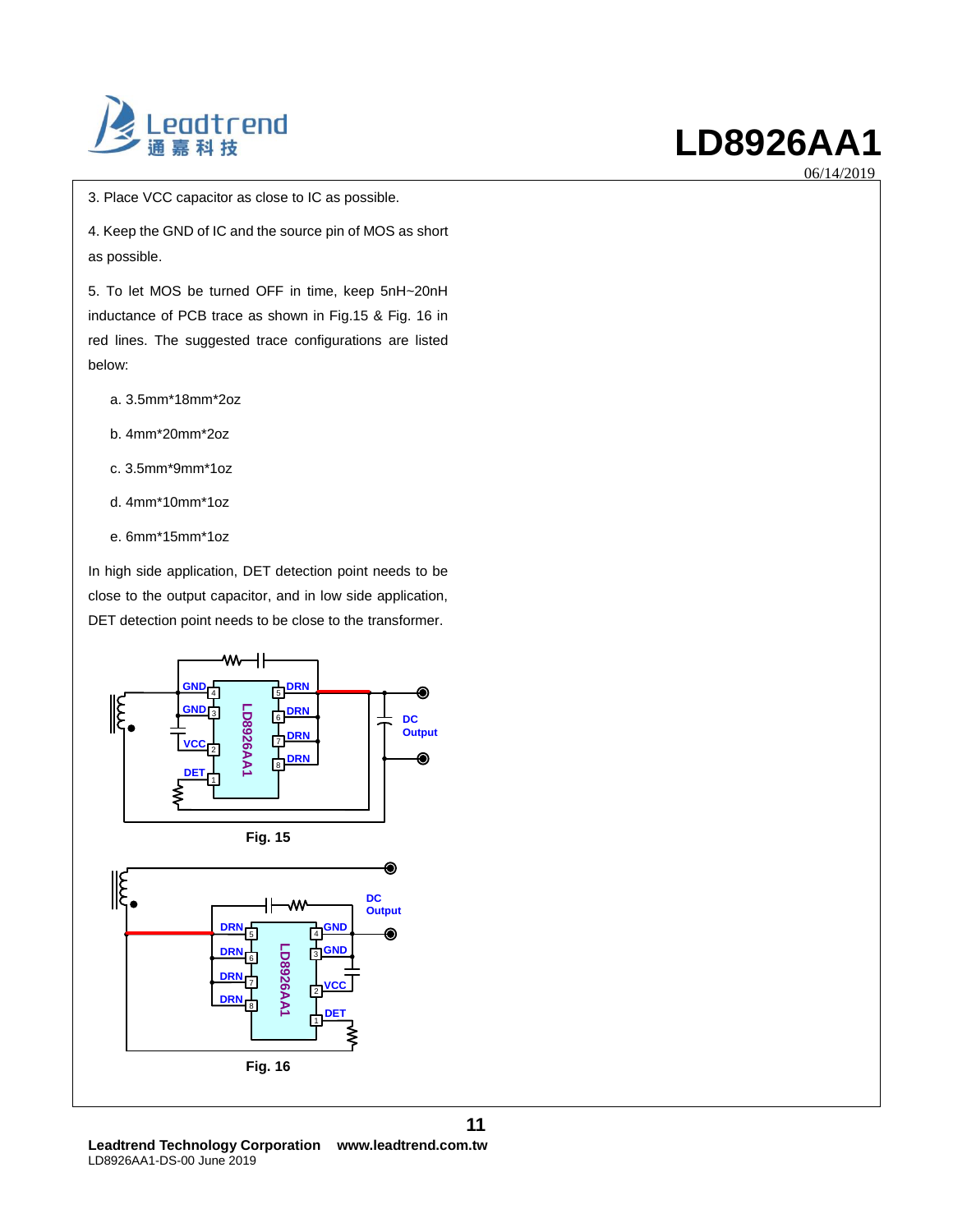

06/14/2019

### **Package Information**

**SOP-8**



|                | <b>Dimensions in Millimeters</b> |             | Dimensions in Inch |            |  |
|----------------|----------------------------------|-------------|--------------------|------------|--|
| <b>Symbols</b> | <b>MIN</b>                       | <b>MAX</b>  | <b>MIN</b>         | <b>MAX</b> |  |
| A              | 4.801                            | 5.004       | 0.189              | 0.197      |  |
| B              | 3.810                            | 3.988       | 0.150              | 0.157      |  |
| C              | 1.346                            | 1.753       | 0.053              | 0.069      |  |
| D              | 0.330                            | 0.508       | 0.013              | 0.020      |  |
| F              | 1.194                            | 1.346       | 0.047              | 0.053      |  |
| н              | 0.178                            | 0.254       | 0.007              | 0.010      |  |
|                | 0.102                            | 0.254       | 0.004              | 0.010      |  |
| J              | 5.791                            | 6.198       | 0.228              | 0.244      |  |
| М              | 0.406                            | 1.270       | 0.016              | 0.050      |  |
| $\theta$       | $0^{\circ}$                      | $8^{\circ}$ | $0^{\circ}$        | 8°         |  |